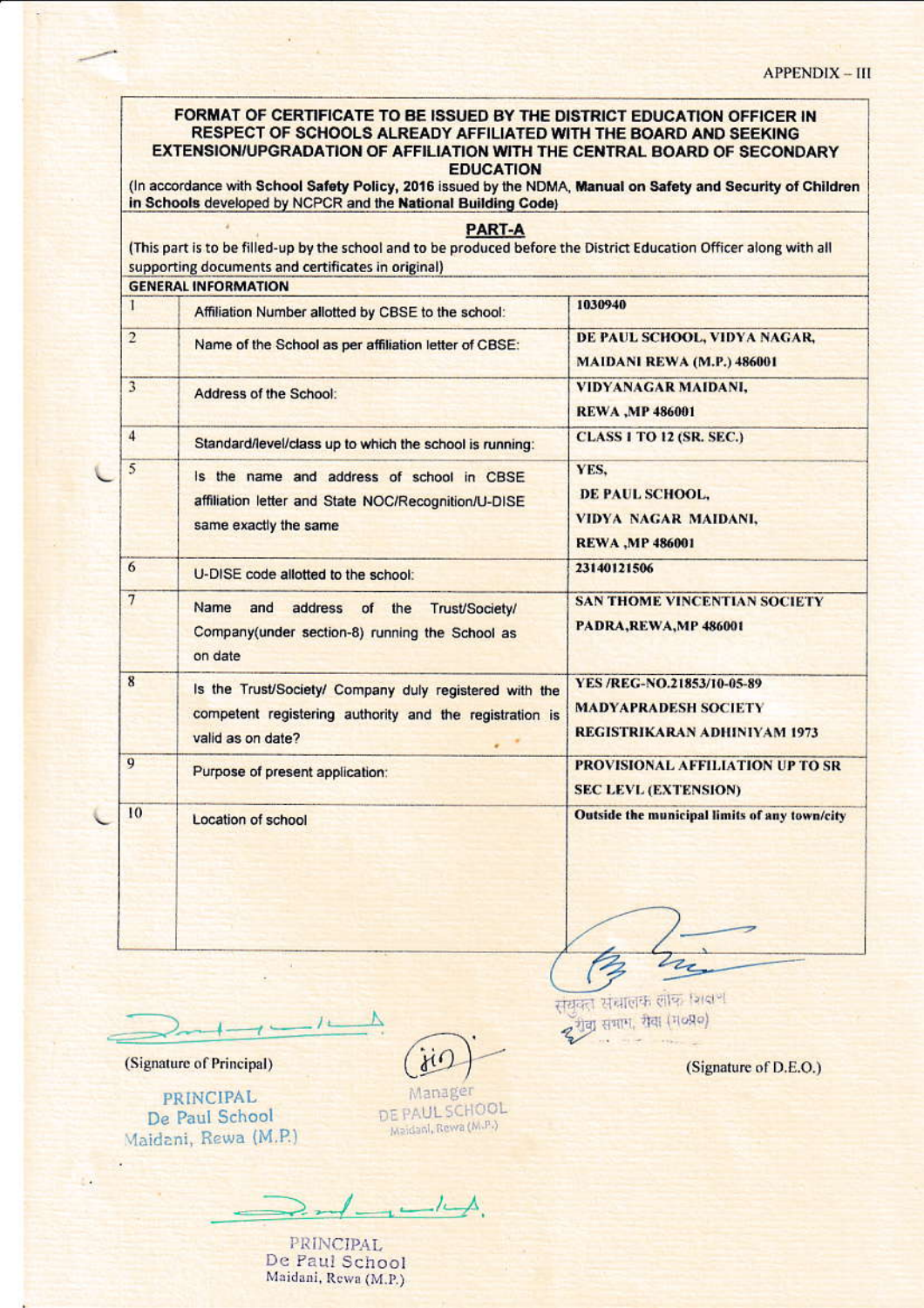## APPENDIX - III

| 10    | Has the school obtained Recognition Certificate from the State Government<br>from class-1 to 8th?                                                                                               | <b>YES</b>                      |
|-------|-------------------------------------------------------------------------------------------------------------------------------------------------------------------------------------------------|---------------------------------|
| 11    | Number of Recognition Certificate from class-1 to 8 <sup>th</sup> and date of issue:                                                                                                            | 14083425 (09/05/2020)           |
| 12    | Is the school affiliated to any other board besides CBSE for Class-X or XII<br><b>Examination ?</b>                                                                                             | <b>NO</b>                       |
|       | <b>INFORMATION REGARDING LAND DETAILS AND OWNERSHIP</b>                                                                                                                                         |                                 |
| 13    | Is the school situated on a single contiguous plot of land bounded on all sides<br>by a pucca Boundary Wall ?                                                                                   | <b>YES</b>                      |
| 14    | Are both the School and the Play Ground situated in a single compound<br>bounded by a single continuous Boundary Wall on all sides?                                                             | <b>YES</b>                      |
| 15    | Total area (in square meters) in respect of 13 and 14 above on which the<br>school is situated:                                                                                                 | <b>AREA IN</b><br>SQ.M. 8700.00 |
| 16    | The land is in the possession of the school/ Trust/Society/Company<br>legally by way of:                                                                                                        | <b>OWNED BY SCHOOL</b>          |
| 17    | Name of the Owner/Lessee of the land in respect of point-16 above:                                                                                                                              | <b>DE PAUL SCHOOL</b>           |
| 18    | In case the land is in the possession of the society/school by way of lease as<br>per State Government norms, the period of the lease:                                                          | <b>NA</b>                       |
| 19    | is any public road, canal or thorough-fare, HT line etc. passing through the<br>land in respect of point-15 above?                                                                              | N <sub>O</sub>                  |
|       | <b>INFORMATION REGARDING ESSENTIAL SAFETY REQUIREMENTS</b>                                                                                                                                      |                                 |
| 20    | Has the school been inspected by the Government engineer and the school<br>building been found structurally safe for running a school?                                                          | <b>YES</b>                      |
| 20(a) | If yes the date of last inspection:                                                                                                                                                             | 31/12/2021                      |
| 21    | Has the school been inspected by the officer of Government Fire<br>Department and the school building been declared safe for school from the<br>point of view of fire safety?                   | <b>YES</b>                      |
| 21(a) | If yes the date of last inspection:                                                                                                                                                             | 28/12/2021                      |
| 22    | Has the school compound been checked by the public health department and<br>the health and sanitary conditions been found to be<br>satisfactory and the water has been found safe for drinking? | <b>YES</b>                      |
| 22(a) | If yes the date of last inspection:                                                                                                                                                             | 29/12/2021                      |

संयुक्त संचालक लोक शिक्षण<br>दुरीया समाग, रीवा (म०प्र०)

(Signature of D.E.O.)

(Signature of Principal)

ł,

PRINCIPAL De Paul School Maidani, Rewa (M.P.

Manager DE PAUL SCHOOL Maid mi, Rewa (M.P.) l,

 $d_1$ 

De Paul School<br>Maidani, Rewa (M.P.)